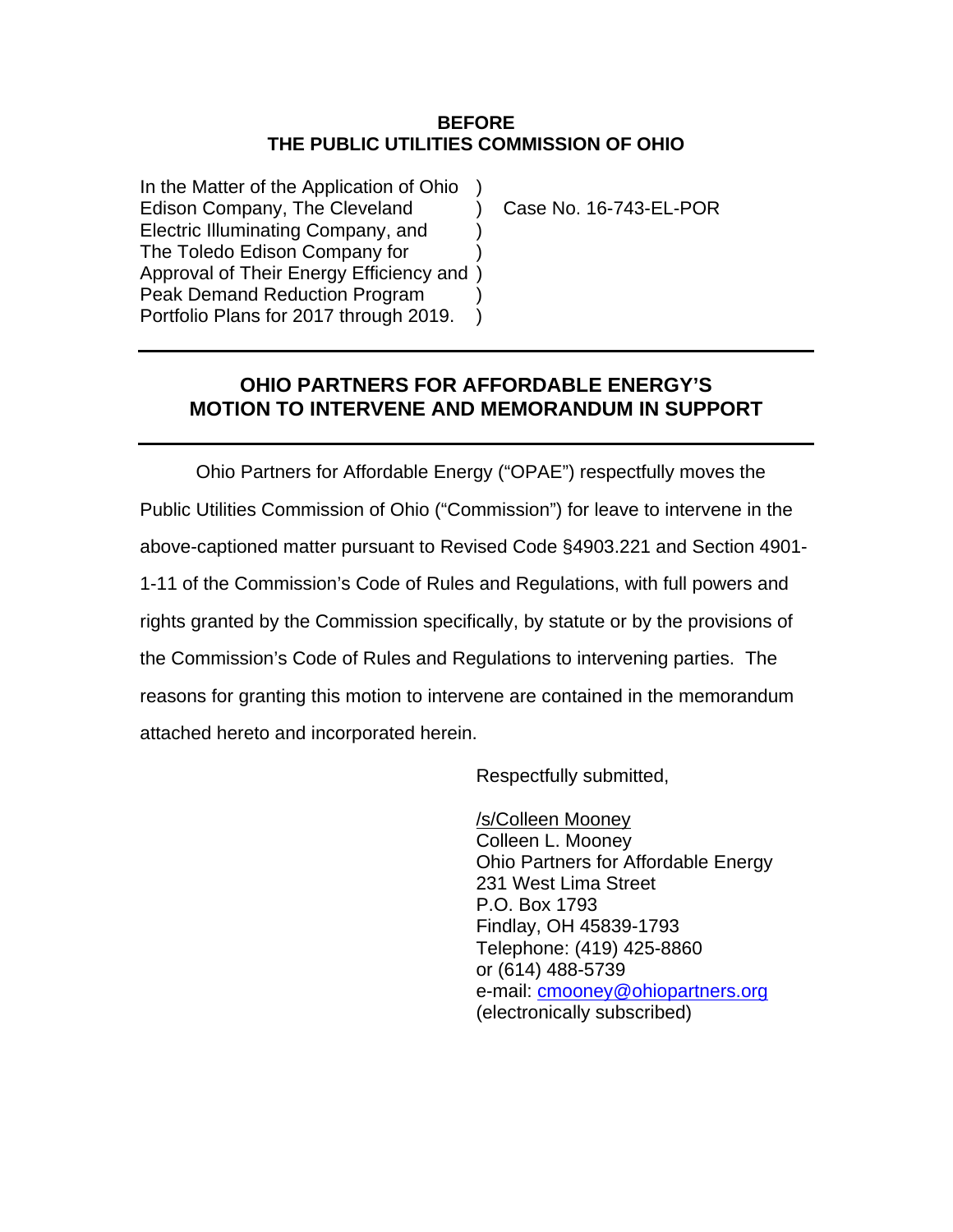#### **BEFORE THE PUBLIC UTILITIES COMMISSION OF OHIO**

In the Matter of the Application of Ohio ) Edison Company, The Cleveland (a) Case No. 16-743-EL-POR Electric Illuminating Company, and ) The Toledo Edison Company for ) Approval of Their Energy Efficiency and ) Peak Demand Reduction Program Portfolio Plans for 2017 through 2019.

### **MEMORANDUM IN SUPPORT OF MOTION TO INTERVENE**

Ohio Partners for Affordable Energy ("OPAE") should be permitted to intervene in this matter pursuant to Section 4903.22.1, Revised Code, and the Commission's Rules and Regulations contained in Rule 4901-1-11 of the Ohio Administrative Code. The above-referenced application of Ohio Edison Company, The Cleveland Electric Illuminating Company, and The Toledo Edison Company (together "FirstEnergy") is for approval of their energy efficiency and peak demand reduction program portfolio plans for 2017 and 2019.

In determining whether to permit intervention, the following criteria are to be considered: the nature of the person's interest; the extent to which that interest is represented by existing parties; the person's potential contribution to a just and expeditious resolution of the proceedings; and whether granting the intervention will unduly delay or unjustly prejudice any existing party. OPAE meets all four criteria for intervention in this matter.

OPAE is an Ohio non-profit corporation with a stated purpose of advocating for affordable energy policies for low and moderate income Ohioans; as such, OPAE has a real and substantial interest in this application, which seeks approval of the FirstEnergy operating companies' energy efficiency and peak demand program portfolio plans for 2017 through 2019. Additionally, OPAE

2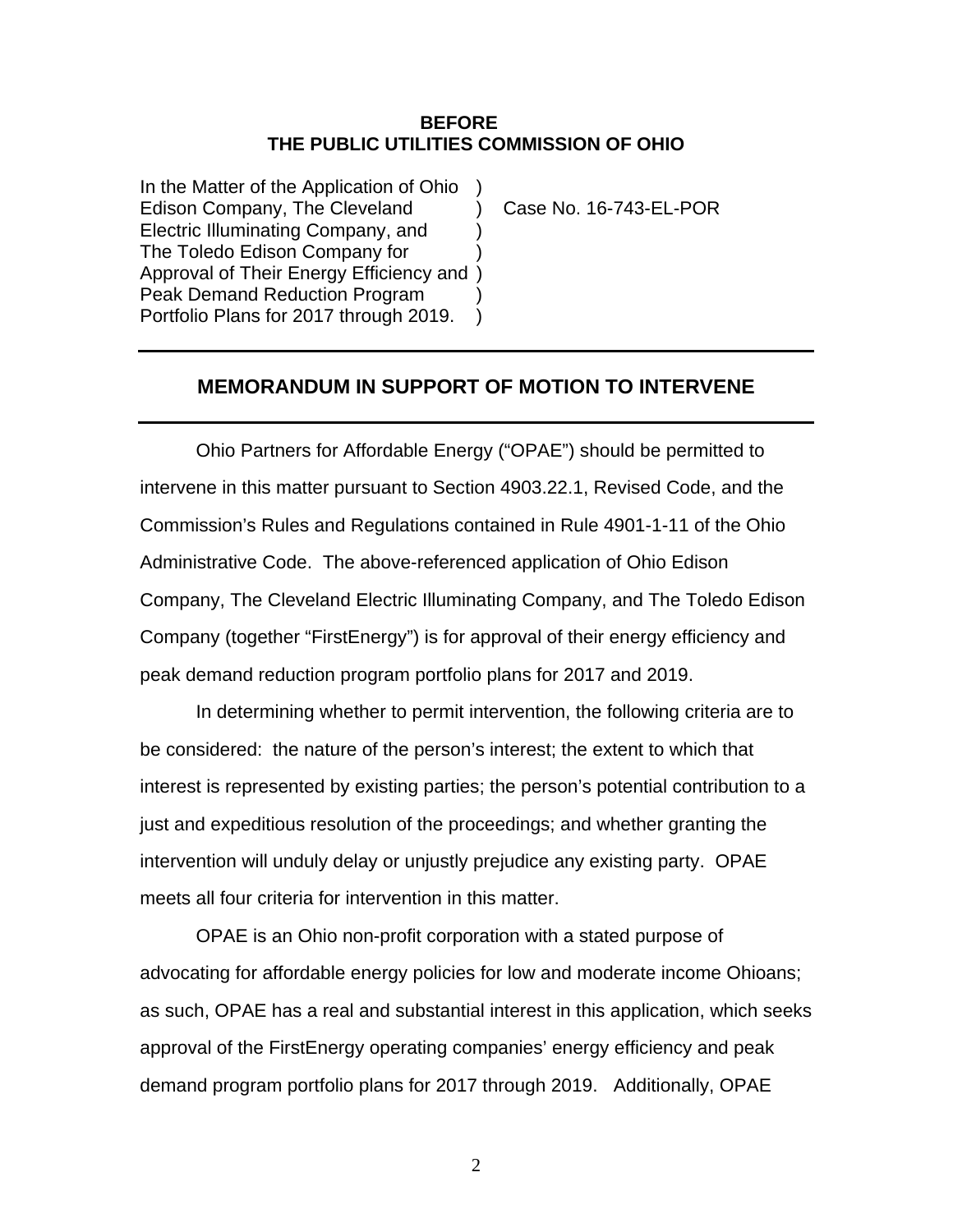includes as members non-profit organizations located in the service areas that will be affected by this matter.<sup>[1](#page-2-0)</sup> Moreover, many of OPAE's members are community action agencies. Under the federal legislation authorizing the creation and funding of these agencies, originally known as the Economic Opportunity Act of 1964, community action agencies are charged with advocating for low-income residents of their communities.

OPAE also provides essential services in the form of bill payment assistance programs and weatherization and energy efficiency services to low income customers of the FirstEnergy operating companies. OPAE members are also non-residential ratepayers of the FirstEnergy operating companies.

OPAE's primary interest in this matter is to protect the interests of low and moderate income customers of the FirstEnergy operating companies and OPAE members whose provision of electric service will be affected by this application. OPAE has been recognized by the Commission in the past as an advocate for consumers and particularly low-income consumers, all of whom will be affected by the outcome of this case.

For the above reasons, OPAE has a direct, real and substantial interest in this matter. The disposition of this matter may impair or impede the ability of OPAE to protect its interests. No other party to the matter will adequately represent the interests of OPAE. OPAE is a rare organization that serves as an advocate, service provider and non-profit customer group. No other party represents this group of interests. OPAE's participation in this matter will not cause undue delay, will not unjustly prejudice any existing party, and will contribute to the just and expeditious resolution of the issues raised by this matter.

 $\overline{a}$ 

<span id="page-2-0"></span> $1$  A list of OPAE members can be found on the website: www.ohiopartners.org.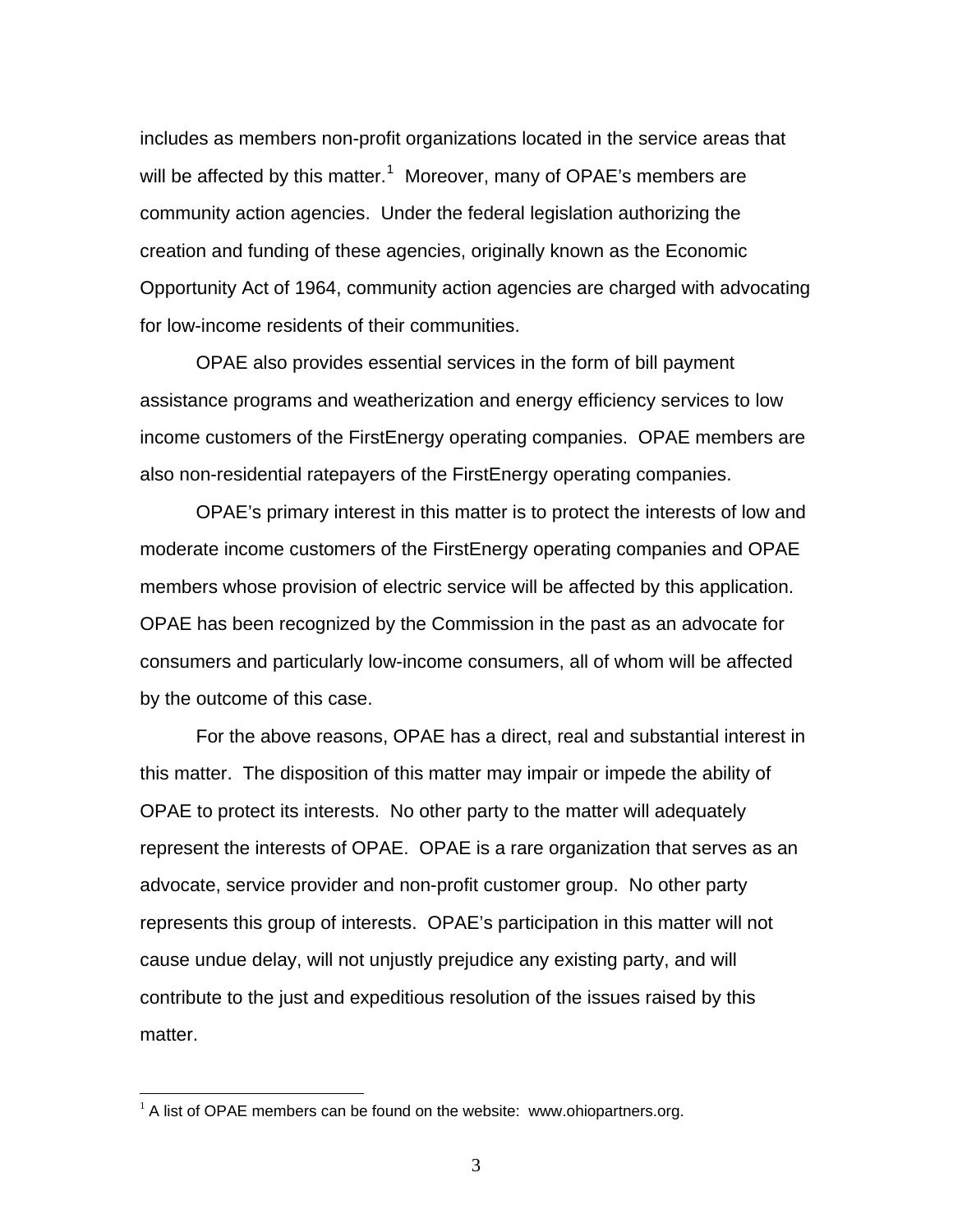Therefore, OPAE is entitled to intervene in this matter with the full powers and rights granted by statute and by the provisions of the Commission's Codes of Rules and Regulations to intervening parties.

Respectfully submitted,

/s/Colleen Mooney Colleen L. Mooney Ohio Partners for Affordable Energy 231 West Lima Street Findlay, OH 45840 Telephone: (419) 425-8860 Or (614) 488-5739 FAX: (419) 425-8862 [cmooney@ohiopartners.org](mailto:cmooney@ohiopartners.org) (electronically subscribed)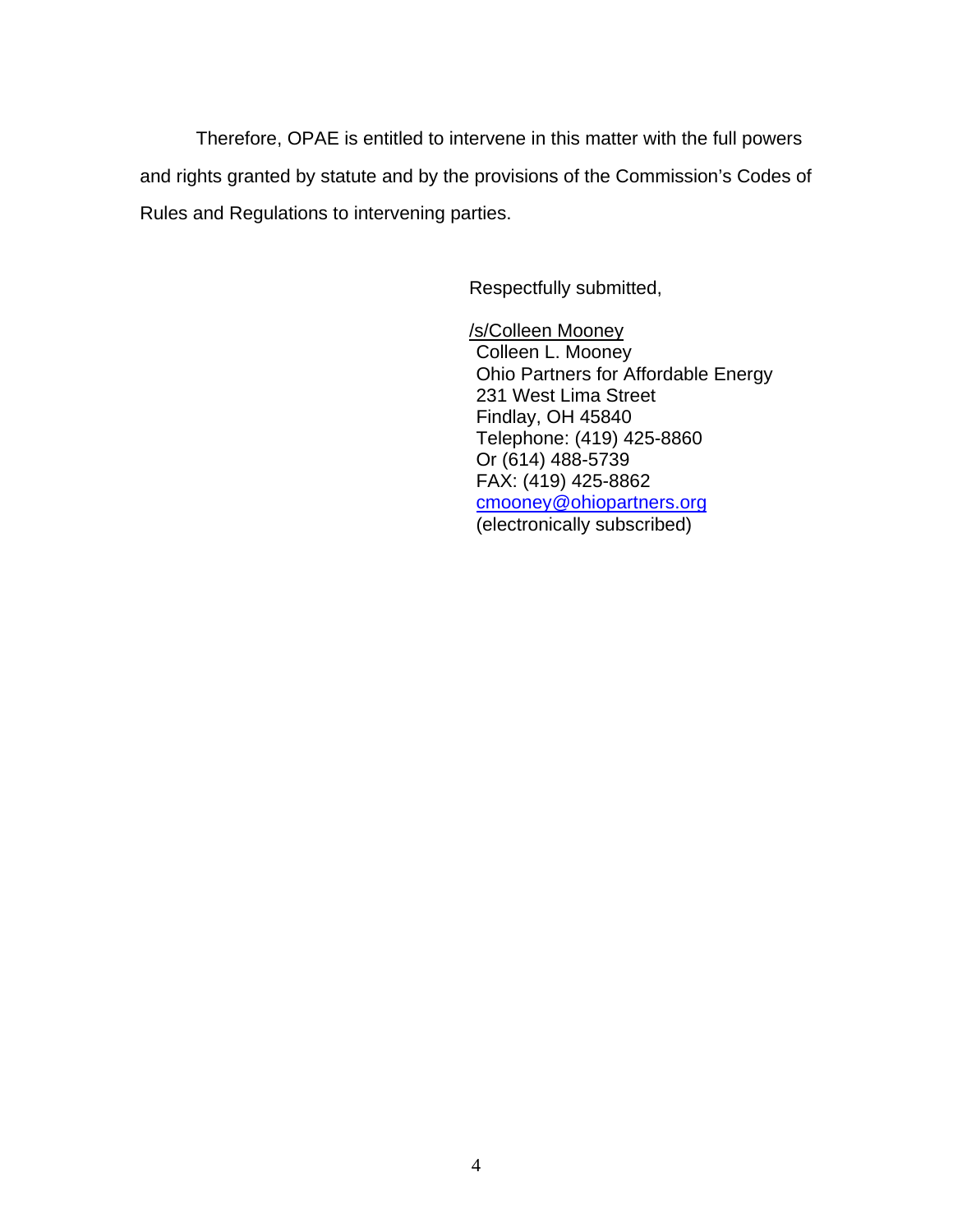# **CERTIFICATE OF SERVICE**

A copy of the foregoing Motion to Intervene and Memorandum of Support will be served on this 22nd day of April 2016 by the Commission's e-filing system to these parties who have electronically subscribed to these cases.

> /s/Colleen Mooney Colleen L. Mooney

[cdunn@firstenergycorp.com](mailto:cdunn@firstenergycorp.com) [mfleisher@elpc.org](mailto:mfleisher@elpc.org) [tdougherty@theOEC.org](mailto:tdougherty@theOEC.org) [jfinnigan@edf.org](mailto:jfinnigan@edf.org) [William.Wright@puc.state.oh.us](mailto:William.Wright@puc.state.oh.us)